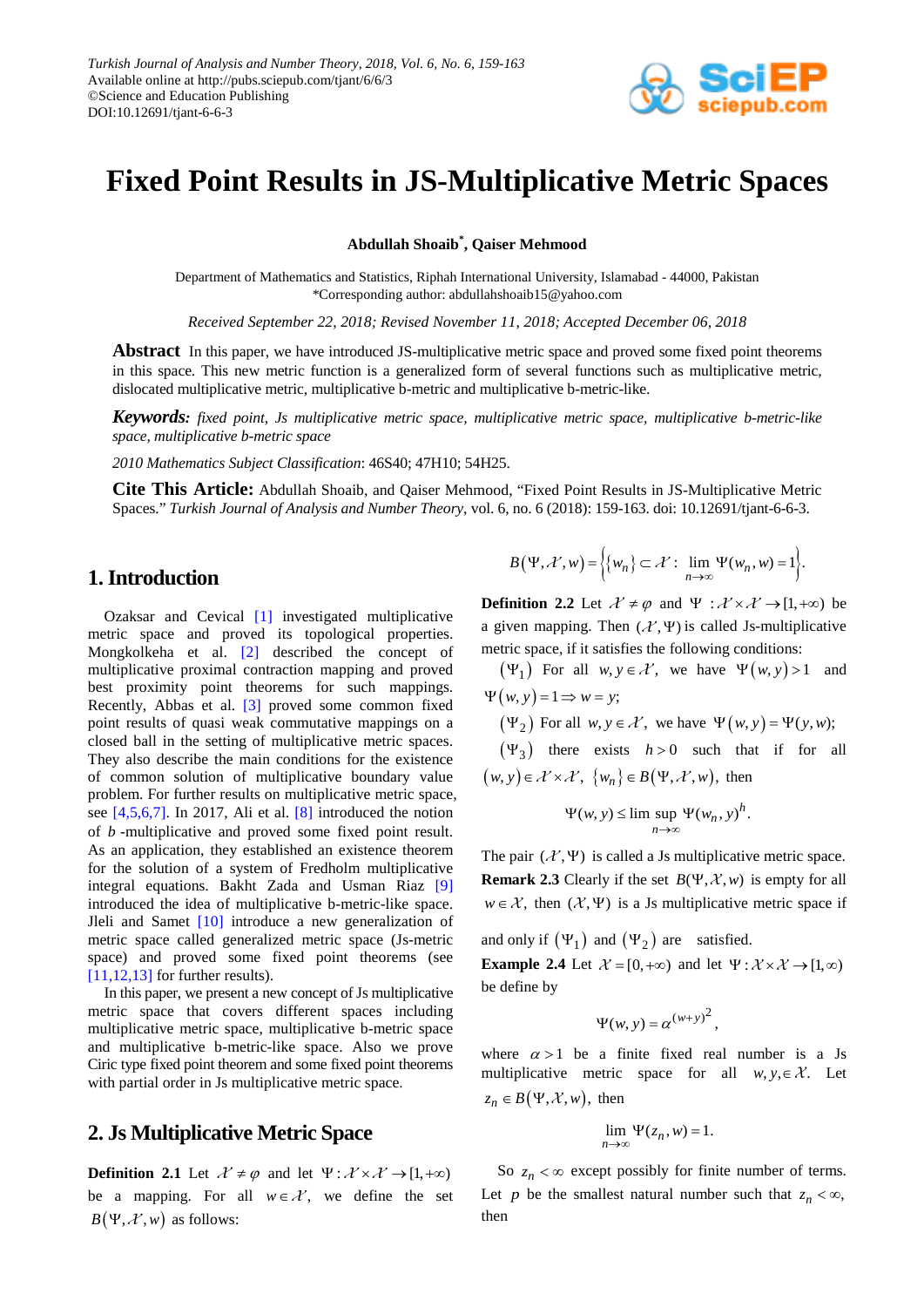$$
\Psi(w, y) = \alpha^{(w+y)^2} \le \alpha^{(w+z_n+z_n+y)^2}, \text{ for all } n \ge p
$$
  
=  $\alpha^{(w+z_n)^2 + (z_n+y)^2 + 2(w+z_n)(z_n+y)}$   
 $\le \alpha^{2[(w+z_n)^2 + (z_n+y)^2]}$   
=  $\left[\alpha^{(w+z_n)^2} \alpha^{(z_n+y)^2}\right]^2$   
 $\Psi(w, y) \le \limsup_{n \to \infty} \Psi(z_n, y)^2.$ 

So  $(\Psi_3)$  hold with  $h = 2$ . Clearly,  $(\Psi_1)$  and  $(\Psi_2)$ hold. Thus  $({\mathcal X}, {\Psi})$  is Js multiplicative metric space.

**Definition 2.5** A sequence  $\{w_n\}$  in Js multiplicative metric space is converges to  $w \in \mathcal{X}$ , if

$$
w_n \in B(\Psi, \mathcal{X}, w).
$$

**Proposition 2.6** Let  $(X, \Psi)$  be Js multiplicative metric space. Suppose  $\{w_n\}$  is a sequence in  $\mathcal X$  and  $w, y \in \mathcal X$ . If  $\{w_n\}$  is convergent to both *w* and *y*, then  $w = y$ .

**Definition 2.7** A sequence  $\{w_n\}$  in Js multiplicative metric space  $(\mathcal{X}, \Psi)$  is called Cauchy, if

$$
\lim_{m,n\to\infty}\Psi(w_n,w_{n+m})=1.
$$

**Definition 2.8** A Js multiplicative metric space  $(\mathcal{X}, \Psi)$ is called complete if every Cauchy sequence in it is convergent to some element in  $X$ .

**Definition** 2.9 Let  $\mathcal{X} \neq \varphi$  and a function  $\mathcal{B}: \mathcal{X} \times \mathcal{X} \rightarrow [1, +\infty)$  is called a multiplicative b-metric-like on  $\mathcal X$  if  $\mathcal B$  satisfies the following conditions for all *w*,  $y, z \in \mathcal{X}$  and a constant  $s \ge 1$ 

 $(\mathcal{B}_1)$   $\mathcal{B}(w, y) = 1$ , then  $w = y$ ;

$$
(\mathcal{B}_2) \mathcal{B}(w, y) = \mathcal{B}(y, w);
$$

 $(\mathcal{B}_3)$   $\mathcal{B}(w, z) \leq [\mathcal{B}(w, y) \cdot \mathcal{B}(y, z)]^s$ .

The pair  $(X,\mathcal{B})$  is called a multiplicative b-metric-like space. If we take  $s = 1$ , then  $(\mathcal{X}, \mathcal{B})$  becomes dislocated multiplicative metric space. If we take  $w = y$ , then  $\mathcal{B}(w, y) = 1$ , then  $(\mathcal{X}, \mathcal{B})$  becomes multiplicative b-metric space. If we take  $w = y$ , then  $\mathcal{B}(w, y) = 1$  and  $s = 1$ , then  $(\mathcal{X}, \mathcal{B})$  becomes multiplicative metric space.

**Proposition 2.10** Every multiplicative b-metric-like space, multiplicative b-metric space, dislocated multiplicative metric space and multiplicative metric space is Js multiplicative metric space.

Let  $\mathcal{Y} \neq \varphi$  and let  $J : \mathcal{Y} \times \mathcal{Y} \rightarrow [0, +\infty)$  be a given mapping. For all  $x \in \mathcal{Y}$ , let us define the set  $B(J, \mathcal{Y}, x)$ as below

$$
B(J, \mathcal{Y}, x) = \left\{ \{x_n\} \subset \mathcal{Y} : \lim_{n \to \infty} J(x_n, x) = 0 \right\}.
$$

#### **Definition 2.11** [\[10\]](#page-4-6)

Let  $\mathcal{Y} \neq \varphi$  and  $J : \mathcal{Y} \times \mathcal{Y} \rightarrow [0, +\infty)$  be a given mapping. Then  $(y, J)$  is called Js-metric space if it satisfies the following conditions for all  $x, y \in \mathcal{Y}$ :

$$
(J1)  $J(x, y) = 0 \Rightarrow x = y;$   
\n
$$
(J2)  $J(x, y) = J(y, x);$
$$
$$

 $(J_3)$  there exists  $h > 0$  such that  $\forall (x, y) \in \mathcal{Y} \times \mathcal{Y}$ , and  ${x_n} \in B(J, y, x)$ 

$$
J(x, y) \le h \limsup_{n \to \infty} J(x_n, y).
$$

**Remark 2.12** Every Js metric space  $(\mathcal{X}, d)$  generates a Js multiplicative metric space  $(\mathcal{X}, \Psi)$  defined as

$$
\Psi(x, y) = e^{d(x, y)}.
$$

# **3. Ciric Type Result in a Js multiplicative Metric Space**

This section deals with fixed point for Ciric type mappings in Js multiplicative metric space.

**Definition 3.1** Let  $(X, \Psi)$  be a Js multiplicative metric space and  $T: \mathcal{X} \to \mathcal{X}$  be a self mapping. Let  $k \in (0,1)$ then  $\mathcal T$  is called Js k-quasicontraction if

$$
\Psi(\mathcal{T}_W, T_y) \le \left[ J(w, y) \right]^k \text{ for all } w, y \in \mathcal{X},
$$

where

$$
J(w, y) = \max \begin{cases} \Psi(w, y), \Psi(w, T(w)), \\ \Psi(y, T(y)), \Psi(w, T(y)), \\ \Psi(y, T(w)) \end{cases}.
$$

**Proposition 3.2** Let  $(X, \Psi)$  be a Js multiplicative metric space and  $T$  be a Js k-quasicontraction for some

 $k \in (0,1)$ . Then any fixed point  $u \in \mathcal{X}$  of  $\mathcal{T}$  satisfies

$$
\Psi(u, u) < \infty \Longrightarrow \Psi(u, u) = 1.
$$

**Theorem 3.3** Let  $(X, \Psi)$  be complete Js multiplicative metric space and let  $T$  be a Js k-quasicontraction mapping for some  $k \in (0,1)$  such that  $hk < 1$ . If there exists an element  $w_0 \in \mathcal{X}$  such that  $\eta(\Psi, \mathcal{T}, w_0) < \infty$  then the sequence  $\left\{T^{n}(w_{0})\right\}$  converges to  $u \in \mathcal{X}$  and if  $\Psi(w_0, \mathcal{T}_u) < \infty$  and  $\Psi(u, \mathcal{T}_u) < \infty$  then '*u*' is the fixed point of T. Moreover for each fixed point  $u' \in \mathcal{X}$  of T such that  $\Psi(u, u') < \infty$  and  $\Psi(u', u') < \infty$  then  $u = u'$ .

*Proof* We shall prove that  $\left\{T^q(w_0)\right\}$  is a Cauchy sequence. Let  $q \in \mathbb{N}_0 (q \ge 1)$ , as T is a Js kquasicontraction, for each  $i, j \in \mathbb{N}_0$ , we have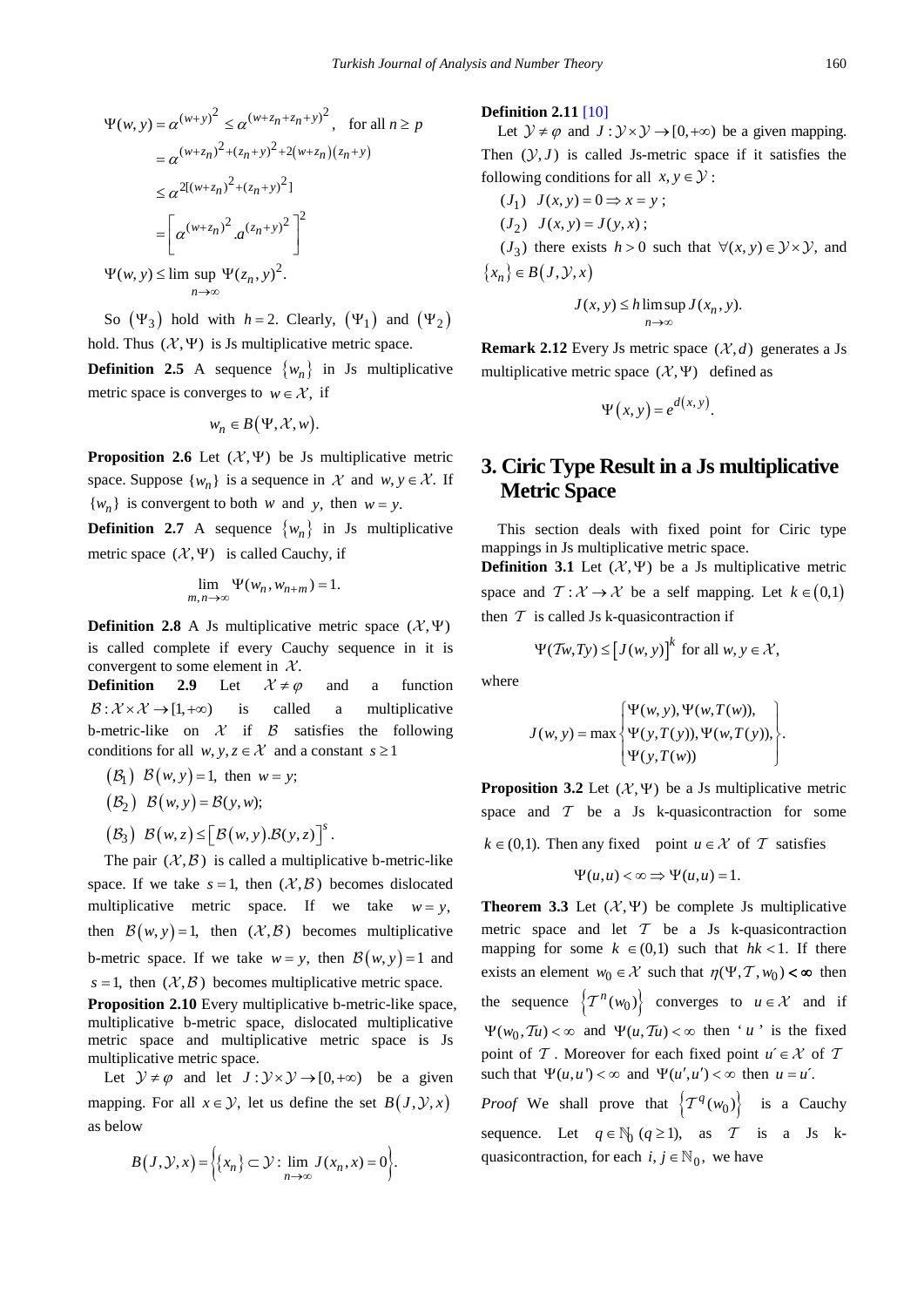$$
\Psi(T^{q+i}w_0, T^{q+j}w_0)
$$
\n
$$
\leq \max \left\{\n\begin{aligned}\n\Psi(T^{q-1+i}w_0, T^{q-1+j}w_0), \\
\Psi(T^{q-1+i}w_0, T^{q+i}w_0), \\
\Psi(T^{q-1+i}w_0, T^{q+j}w_0), \\
\Psi(T^{q-1+j}w_0, T^{q+j}w_0), \\
\Psi(T^{q-1+j}w_0, T^{q+i}w_0)\n\end{aligned}\n\right\}.
$$
\n(1)

As

$$
\eta(\Psi, \mathcal{T}, \mathcal{T}^{q-1}w_0)
$$
  
=  $\sup \Big\{ \Psi(\mathcal{T}^{q-1+i}(w), \mathcal{T}^{q-1+j}(w)) : i, j \in \mathbb{N}_0 \Big\}.$ 

So, (1) implies

$$
\eta(\Psi, \mathcal{T}, \mathcal{T}^q w_0) \le \eta(\Psi, \mathcal{T}, \mathcal{T}^{q-1} w_0)^k
$$
  

$$
\le \eta(\Psi, \mathcal{T}, \mathcal{T}^{q-2} w_0)^k^2.
$$

So, we obtain

$$
\eta(\Psi, \mathcal{T}, \mathcal{T}^q(w_0)) \le \eta(\Psi, \mathcal{T}, w_0)^{k^q}.
$$
 (2)

Taking (2) into account and by the Definition of  $\eta$ , for every *m*,  $q \in \mathbb{N}_0$ , we have

$$
\Psi(\mathcal{T}^q w_0, \mathcal{T}^{q+m} w_0) \le \eta(\Psi, \mathcal{T}, \mathcal{T}^q w_0)
$$
  

$$
\le \eta(\Psi, \mathcal{T}, w_0)^{k^q}.
$$

Using the fact that  $k \in (0,1)$  and  $\eta(\Psi, \mathcal{T}, w) < \infty$ , we get

$$
\lim_{q,m\to\infty}\Psi(\mathcal T^q w_0),\mathcal T^{q+m}w_0)=1.
$$

This shows that  $T^q(w_0)$  is a Cauchy sequence. By completeness of  $(X, \Psi)$ , we must have some  $u \in \mathcal{X}$  such that  $T^q(w_0)$  is convergent to *u* . Now, we suppose that  $\Psi(w_0, \mathcal{T}_u) < \infty$ . Using the inequality (2)

$$
\Psi(T^q w_0, T^{q+m} w_0) \le \eta(\Psi, T, w_0)^{k^q}.
$$
 (3)

For every  $q, m \in \mathbb{N}_0$ , by the property  $(\Psi_3)$ , there exists some constant  $h > 0$  such that

$$
\Psi(u, \mathcal{T}^q w_0) \le \limsup_{m \to \infty} \Psi(\mathcal{T}^q w_0, \mathcal{T}^{q+m} w_0)^h
$$
  

$$
\le \eta(\Psi, \mathcal{T}, w_0)^{hk^q} \text{ for every } q \in \mathbb{N}_0.
$$
 (4)

Now,

$$
\Psi(\mathcal{T}w_0, \mathcal{T}u) \le \max \left\{ \frac{\Psi(w_0, u), \Psi(w_0, \mathcal{T}w_0), \Psi(u, \mathcal{T}u),}{\Psi(\mathcal{T}w_0, u), \Psi(w_0, \mathcal{T}u)} \right\}^k.
$$

By using (3) and (4), we obtain

$$
\Psi(\mathcal{T}w_0, \mathcal{T}u) \le \max \left\{ \eta(\Psi, \mathcal{T}, w_0)^{hk}, \eta(\Psi, \mathcal{T}, w_0)^k, \right\}.
$$
  

$$
\Psi(u, \mathcal{T}u)^k, \Psi(w_0, \mathcal{T}u)^k \right\}.
$$

Again, using the above inequality, we have

$$
\Psi(\mathcal{T}^2 w_0, \mathcal{T}u) \le \max \left\{ \eta(\Psi, \mathcal{T}, w_0)^{hk^2}, \eta(\Psi, \mathcal{T}, w_0)^{k^2}, \right\} \cdot \text{max} \cdot \text{max} \cdot \text{max} \cdot \text{max} \cdot \text{max} \cdot \text{max} \cdot \text{max} \cdot \text{max} \cdot \text{max} \cdot \text{max} \cdot \text{max} \cdot \text{max} \cdot \text{max} \cdot \text{max} \cdot \text{max} \cdot \text{max} \cdot \text{max} \cdot \text{max} \cdot \text{max} \cdot \text{max} \cdot \text{max} \cdot \text{max} \cdot \text{max} \cdot \text{max} \cdot \text{max} \cdot \text{max} \cdot \text{max} \cdot \text{max} \cdot \text{max} \cdot \text{max} \cdot \text{max} \cdot \text{max} \cdot \text{max} \cdot \text{max} \cdot \text{max} \cdot \text{max} \cdot \text{max} \cdot \text{max} \cdot \text{max} \cdot \text{max} \cdot \text{max} \cdot \text{max} \cdot \text{max} \cdot \text{max} \cdot \text{max} \cdot \text{max} \cdot \text{max} \cdot \text{max} \cdot \text{max} \cdot \text{max} \cdot \text{max} \cdot \text{max} \cdot \text{max} \cdot \text{max} \cdot \text{max} \cdot \text{max} \cdot \text{max} \cdot \text{max} \cdot \text{max} \cdot \text{max} \cdot \text{max} \cdot \text{max} \cdot \text{max} \cdot \text{max} \cdot \text{max} \cdot \text{max} \cdot \text{max} \cdot \text{max} \cdot \text{max} \cdot \text{max} \cdot \text{max} \cdot \text{max} \cdot \text{max} \cdot \text{max} \cdot \text{max} \cdot \text{max} \cdot \text{max} \cdot \text{max} \cdot \text{max} \cdot \text{max} \cdot \text{max} \cdot \text{max} \cdot \text{max} \cdot \text{max} \cdot \text{max} \cdot \text{max} \cdot \text{max} \cdot \text{max} \cdot \text{max} \cdot \text{max} \cdot \text{max} \cdot \text{max} \cdot \text{max} \cdot \text{max} \cdot \text{max} \cdot \text{max} \cdot \text{max} \cdot \text{max} \cdot \text
$$

Consequently, we get

$$
\Psi(\mathcal{T}^q w_0, \mathcal{T}u) \le \max \left\{ \eta(\Psi, \mathcal{T}, w_0)^{hk^q}, \eta(\Psi, \mathcal{T}, w_0)^{k^q}, \left\| \Psi(u, \mathcal{T}u)^k, \Psi(w_0, \mathcal{T}u)^{k^q} \right\} \right\},
$$

for all  $q \in N$ . Therefore, we obtain

$$
\limsup_{q \to \infty} \Psi(\mathcal{T}^q w_0, \mathcal{T}u) \le \Psi(u, \mathcal{T}u)^k.
$$

Since  $\Psi(w_0, \mathcal{T}_u) < \infty$  and  $\eta(\Psi, \mathcal{T}, w_0) < \infty$ . Using the property  $(\Psi_3)$ , we get

$$
\Psi(\mathcal{T}u,u) \le \limsup_{q \to \infty} \Psi(\mathcal{T}^q w_0, \mathcal{T}u)^h \le \Psi(u, \mathcal{T}u)^{hk}.
$$

which implies that

$$
\Psi(\mathcal{T}u,u)=1.
$$

Since  $\Psi(u, \mathcal{T}u) < \infty$  and  $hk < 1$ . Then *u* is the fixed point of  $T$ . By using Proposition 3.2, we have

$$
\Psi(u,u)=1.
$$

For uniqueness, suppose that  $u' \in \mathcal{X}$  is another fixed point of T such that  $\Psi(u, u') < \infty$  and  $\Psi(u', u') < \infty$ . By using Proposition 3.2, we have

$$
\Psi(u',u')=1.
$$

Since  $T$  is a Js k-quasicontraction, we obtain

$$
\Psi(u, u') = \Psi(\mathcal{T}u, \mathcal{T}u') \leq \Psi(u, u\Box^{k}.
$$

This implies that

$$
u = u'.
$$

**Corollary 3.4** Let  $(\mathcal{X}, d_m)$  be a complete dislocated multiplicative metric space and let  $\mathcal{T} : \mathcal{X} \to \mathcal{X}$  a mapping for which there exists  $\lambda \in (0,1)$ , such that

$$
d_m(\mathcal{Tw}, \mathcal{T}y) \leq [J_m(w, y)]^{\lambda}
$$
, for all  $w, y \in \mathcal{X}$ ,

where

$$
J_m(w, y) = \max \begin{cases} d_m(w, y), d_m(w, T(w)), d_m(y, T(y)), \\ d_m(w, T(y)), d_m(y, T(w)) \end{cases},
$$

if there exists  $w_0 \in \mathcal{X}$  such that

$$
\sup \left\{ d_m \left( \mathcal{T}^i(w_0), \mathcal{T}^j(w_0) \right) : i, j \in \mathbb{N}_0 \right\} < \infty.
$$

Then  $T$  has a unique fixed point. Moreover, the sequence  $\left\{T^q(w_0)\right\}$  converges to fixed point of T.

**Corollary 3.5** Let  $(X, \mathcal{B})$  be a complete multiplicative b-metric space with constant  $s \ge 1$  and let  $\mathcal{T} : \mathcal{X} \to \mathcal{X}$  be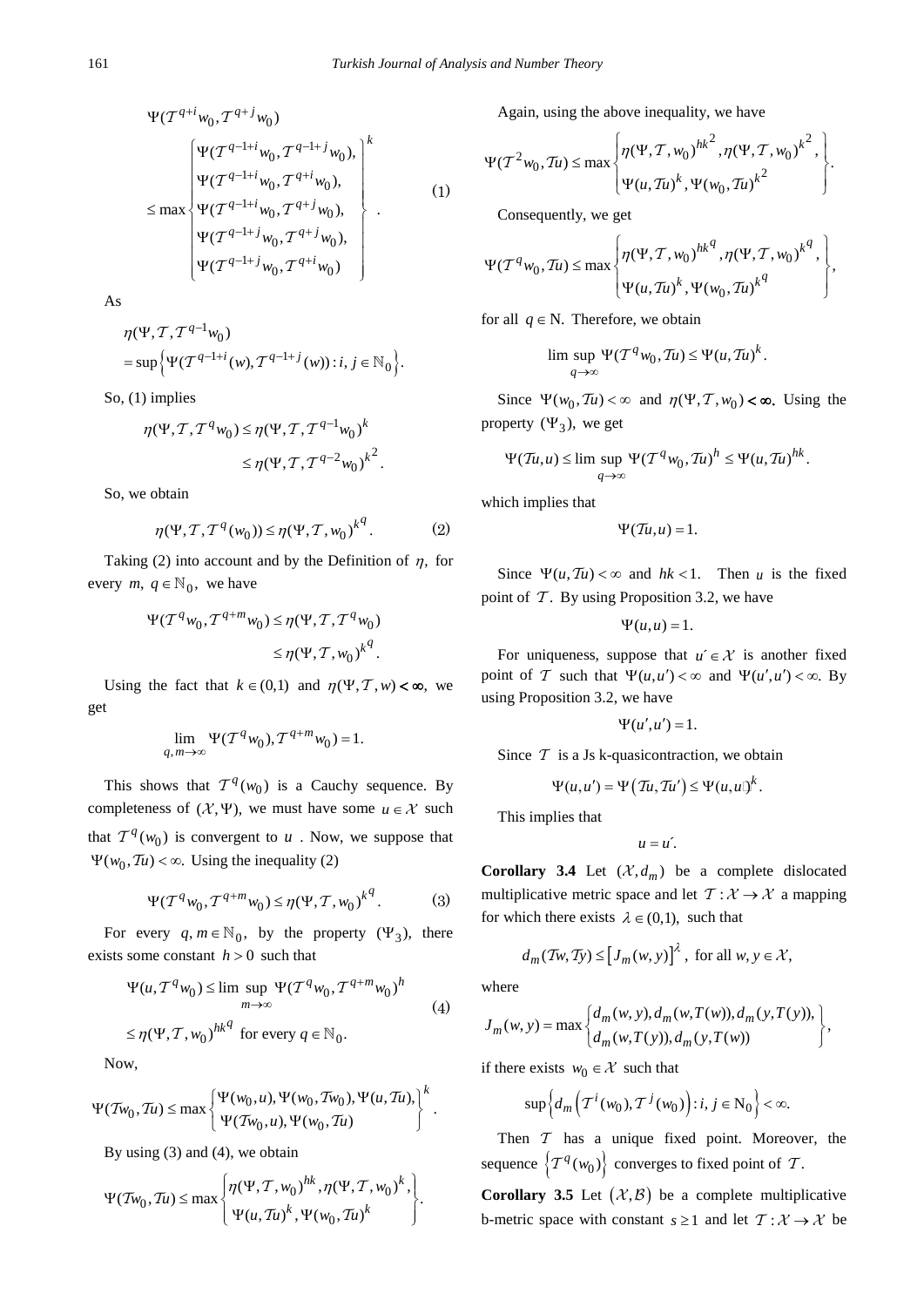a mapping for which there exists  $\lambda \in (0,1)$  with  $\lambda s < 1$ , such that

$$
\mathcal{B}(\mathcal{T}x, \mathcal{T}y) \leq \mathcal{B}(x, y)^{\lambda}
$$
, for all  $x, y \in \mathcal{X}$ ,

if there exist  $x_0 \in \mathcal{X}$  we have

$$
\sup \Big\{ \mathcal{B} \Big( \mathcal{T}^i(x_0), \mathcal{T}^j(x_0) \Big) : i, j \in \mathbb{N}_0 \Big\} < \infty.
$$

Then  $T$  has a unique fixed point. Moreover, the sequence  $\left\{T^q(x_0)\right\}$  converges to fixed point of T.

**Example 3.6** Let  $\mathcal{X} = [0,1]$  and  $\Psi(x, y) = \alpha^{x+y}$ , where  $\alpha > 1$  (a finite fixed real number). Clearly Ψ is Js multiplicative metric space for all  $x, y \in \mathcal{X}$ . Let us define a function  $T: \mathcal{X} \to \mathcal{X}$  by

$$
\mathcal{T}(x) = \frac{x}{2}, 0 \le x \le 1.
$$
  
Thus, with  $k = \frac{1}{2}$ 

$$
\Psi(\mathcal{T}x,\mathcal{T}y)\leq [J(x,y)]^{k}.
$$

Let  $x_0 = 1$ , then it is clear that  $\eta(\Psi, \mathcal{T}, x_0) < \infty$ . Now  $\mathcal{T}x_0 = \frac{1}{2}, \mathcal{T}^2 x_0 = \frac{1}{2^2}, \mathcal{T}^3 x_0 = \frac{1}{2^3} \dots \dots \mathcal{T}^q x_0 = \frac{1}{2^q} \dots$ and so on. Clearly  $T^q x_0$  is Cauchy sequence and all the properties of Theorem 3.3 are satisfied. So  $\mathcal T$  has a unique fixed point.

### **4. Results in a Js Multiplicative Metric Space with Partial Order**

**Definition 4.1** Let  $(X, \Psi)$  be a Js multiplicative metric space with partial order  $\prec$  and let  $\mathcal{T} : \mathcal{X} \to \mathcal{X}$  a mapping. Then T is weakly continuous if  $x_n \subset \mathcal{X}$  converges to  $x \in \mathcal{X}$ , then there exists a subsequence  $\{x_{nq}\}\$  of  $x_n$  such that  $\{T(x_{na})\}$  is convergent to  $T(x)$  as  $(q \rightarrow \infty)$ .

**Definition 4.2** Let  $\mathcal{X} \neq \varphi$  with partial order  $\prec$ . A mapping  $T : \mathcal{X} \to \mathcal{X}$  is called nondecreasing if

 $x \prec y \implies T(x) \prec T(y)$  where  $x, y \in \mathcal{X}$ .

**Definition 4.3** The pair  $(\mathcal{X}, \leq)$  is called regular if for every sequence  $\{x_n\} \subset \mathcal{X}$  satisfies  $x_n \leq x_{n+1}$  for each  $n \in \mathbb{N}$  with  $\{x_n\}$  being convergent to  $x \in \mathcal{X}$  then there exist a subsequence  $\{x_{nq}\}\$  of  $\{x_n\}$  such that  $x_{nq} \leq x$  for every  $q \in \mathbb{N}$ .

**Definition 4.4** A function  $T: \mathcal{X} \to \mathcal{X}$  is called weakly Js k-contraction for some  $k \in (0,1)$  if  $x \le y$  or  $y \le x$  we have

$$
\Psi(\mathcal{T}x,\mathcal{T}y)\leq \Psi(x,y)^{k}.
$$

**Theorem 4.5** Let  $(X, \Psi)$  be a complete Js multiplicative metric space with partial order  $\prec$  and let  $\mathcal{T} : \mathcal{X} \to \mathcal{X}$  be a function. Assume that the following conditions satisfied:

(i)  $T$  be a weakly continuous;

(ii)  $\mathcal T$  be a weakly Js k-contraction for some  $k \in (0,1)$ ;

(iii) there exists  $w_0 \in \mathcal{X}$  such that  $\eta(\Psi, \mathcal{T}, w_0) < \infty$ and  $w_0 \prec \mathcal{T}(w_0)$ ;

(iv)  $T$  is nondecreasing.

Then,  $\left\{T^{n}(w_{0})\right\}$  converges to  $u \in \mathcal{X}$  such that *u* is fixed point of T. Moreover, if  $\Psi(u,u) < \infty$ , then  $\Psi(u, u) = 1.$ 

*Proof.* Since T is nondecreasing and  $w_0 \prec T(w_0)$  then for all  $n \in \mathbb{N}_0$ , we obtain

$$
\mathcal{T}^n(w_0) \preceq \mathcal{T}^{n+1}(w_0).
$$

By transitivity of  $\leq$ , for every  $r, s \in \mathbb{N}_0$ , we have

$$
r \leq s \Rightarrow \mathcal{T}^r(w_0) \leq \mathcal{T}^s(w_0).
$$

There, for each  $n \in \mathbb{N}_0 (n \ge 1), i, j \in \mathbb{N}_0, \quad \mathcal{T}^{n+i}(w_0)$ and  $T^{n+j}(w_0)$  are always comparable. As T is weak Js

k-contraction for each  $n \in \mathbb{N}$ ,  $i, j \in \mathbb{N}_0$ , we have

$$
\Psi(\mathcal{T}^{n+i}w_0, \mathcal{T}^{n+j}w_0) \le \Psi(\mathcal{T}^{n-1+i}w_0, \mathcal{T}^{n-1+j}w_0)^k.
$$

This implies that

$$
\eta(\Psi, \mathcal{T}, \mathcal{T}^n w_0) \le \eta(\Psi, \mathcal{T}, \mathcal{T}^{n-1} w_0)^k
$$
  

$$
\le \eta(\Psi, \mathcal{T}, \mathcal{T}^{n-2} w_0)^k^2.
$$

So, we obtain that

$$
\eta(\Psi, \mathcal{T}, \mathcal{T}^n w_0) \le \eta(\Psi, \mathcal{T}, w_0)^{k^n}.
$$
 (5)

Taking (5) into account and by the definition of  $\eta$ , for every  $m, n \in \mathbb{N}_0$ , we obtain

$$
\Psi(\mathcal{T}^{n}w_{0}, \mathcal{T}^{n+m}w_{0}) \leq \eta(\Psi, \mathcal{T}, \mathcal{T}^{n}w_{0})
$$

$$
\leq \eta(\Psi, \mathcal{T}, w_{0})^{k^{n}}.
$$

Using the fact that  $k \in (0,1)$  and  $\eta(\Psi, \mathcal{T}, w) < \infty$ , we get

$$
\lim_{n,m \to \infty} \Psi(\mathcal{T}^n w_0, \mathcal{T}^{n+m} w_0) = 1.
$$

This shows that  $T^n(w_0)$  is a Cauchy sequence. By completeness of  $(\mathcal{X}, \Psi)$ , we must have some  $u \in \mathcal{X}$  such that  $T^{n}(w_0)$  is convergent to *u*. Since T is weakly continuous so there is a subsequence  $\left\{T^{nq}(w_0)\right\}$  of  $\left\{T^{n}(w_{0})\right\}$  such that  $\left\{T^{nq+1}(w_{0})\right\}$  is convergent to  $T(u)$